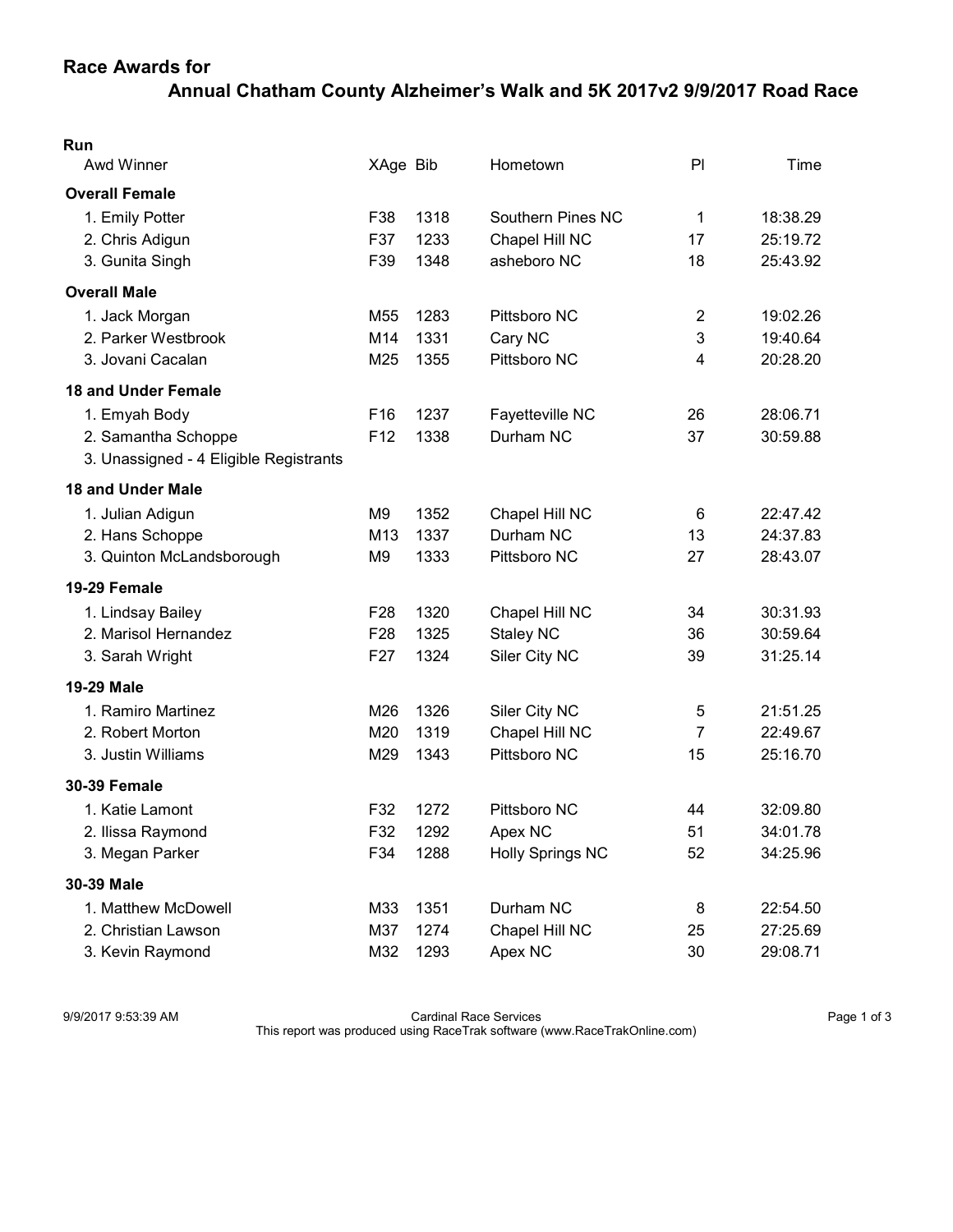| 40-49 Female |
|--------------|
|              |

| 1. Allyson Adamo      | F41             | 1232 | Chapel Hill NC | 23 | 27:15.04 |
|-----------------------|-----------------|------|----------------|----|----------|
| 2. Sam Foye           | F47             | 1328 | Pittsboro NC   | 41 | 31:29.49 |
| 3. Kristy Su          | F40             | 1304 | Chapel Hill NC | 43 | 31:51.31 |
| 40-49 Male            |                 |      |                |    |          |
| 1. Duncan Murrell     | M48             | 1322 | Pittsboro NC   | 11 | 23:49.40 |
| 2. Steven Marino      | M42             | 1277 | Durham NC      | 12 | 24:14.80 |
| 3. John Dowden        | M46             | 1244 | Chapel Hill NC | 16 | 25:16.73 |
| 50-59 Female          |                 |      |                |    |          |
| 1. Tate Renner        | F <sub>53</sub> | 1294 | Pittsboro NC   | 20 | 26:24.92 |
| 2. Kory Goldsmith     | F58             | 1250 | Pittsboro NC   | 31 | 29:24.92 |
| 3. Kristine O'Keefe   | F <sub>53</sub> | 1284 | Chapel Hill NC | 33 | 30:23.96 |
| 50-59 Male            |                 |      |                |    |          |
| 1. Richard Nowak      | M50             | 1334 | Apex NC        | 9  | 22:55.29 |
| 2. Scott Richardson   | M52             | 1311 | Chapel Hill NC | 10 | 22:56.94 |
| 3. Philip Harrington  | M54             | 1258 | Pittsboro NC   | 14 | 24:46.62 |
| 60-69 Female          |                 |      |                |    |          |
| 1. Elizabeth Pekarek  | F60             | 1289 | Pittsboro NC   | 28 | 28:43.27 |
| 2. LINDA ANDERSON     | F60             | 1234 | Pittsboro NC   | 32 | 29:26.08 |
| 3. Teresa Martin      | F61             | 1279 | Pittsboro NC   | 35 | 30:57.45 |
| 60-69 Male            |                 |      |                |    |          |
| 1. Frank Kissel       | M64             | 1313 | Chapel Hill NC | 38 | 31:19.36 |
| 2. John McDowell      | M67             | 1342 | Pittsboro NC   | 46 | 32:54.67 |
| 3. Sam Cooper         | M62             | 1239 | Pittsboro NC   | 47 | 33:03.03 |
| 70-79 Female          |                 |      |                |    |          |
| 1. Mary Ellen Sweeney | F72             | 1305 | Pittsboro NC   | 62 | 39:25.81 |
| 2. Bren Ungerland     | F73             | 1316 | Pittsboro NC   | 71 | 43:15.37 |
| 3. Maureen O'Rourke   | F71             | 1285 | Chapel Hill NC | 78 | 47:22.26 |
| 70-79 Male            |                 |      |                |    |          |
| 1. Francis DiGiano    | M75             | 1243 | Pittsboro NC   | 21 | 26:56.62 |
| 2. Joe Keefer         | M70             | 1269 | Pittsboro NC   | 24 | 27:19.15 |
| 3. Jim Wilson         | M75             | 1307 | Pittsboro NC   | 69 | 42:52.54 |

9/9/2017 9:53:40 AM Cardinal Race Services Page 2 of 3 This report was produced using RaceTrak software (www.RaceTrakOnline.com)